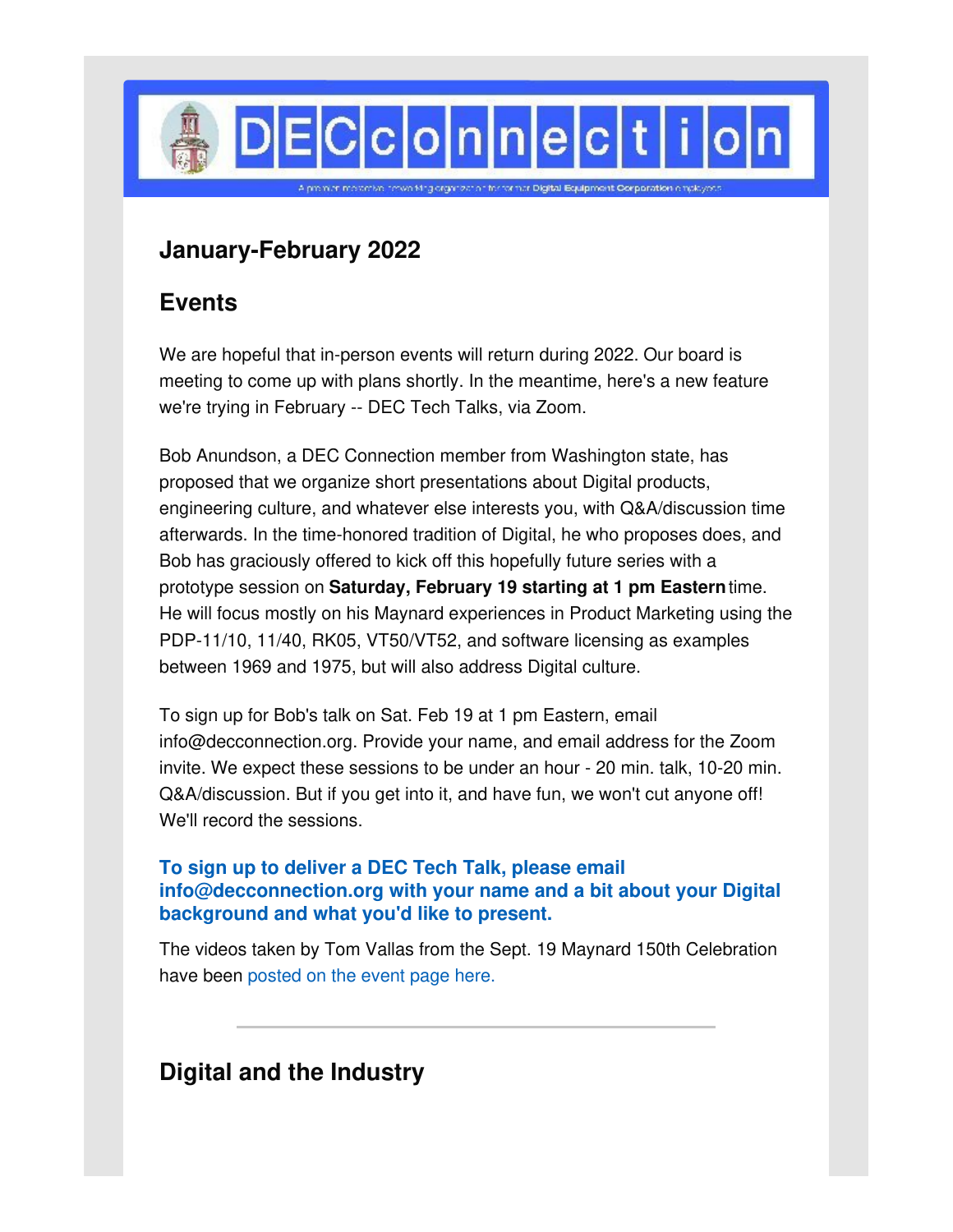

**- New DEC Connection member Denny Pavlock** writes: For my first 4 or 5 years working for DEC, I worked in PDP-8 and PDP-12 Software Engineering (although we were called the Programming Group) under VP Larry Porter. One of the operating systems my team worked on was the CAP-8 for the PDP-8. I

just found the original operating system cassettes. Does anyone want this original DEC software? dfpavlock@gmail.com

▪ An inquiry about our Helicopter Program: Hello. I'm an airfield archaeologist from nearby Harvard, MA (now living in CA) who's writing an article about the heliport at the Mill. The network of helipads and copters that DEC developed in the 1970s was a unique and magical operation that should be revisited while those that remember it are still around. Any chance you have run across photos of the helipad, or are still in touch with any of the pilots? Lastly perhaps some of your members have stories about the helipad that they'd like to share with the aviation community. All stories, photos appreciated. Jonathan Westerling, laptop@westerling.com

# **Digital Retiree Benefits Updates**

▪ Our "mentor" association, HPAA (HPAlumni), offers current and constant updates on retiree issues. Sign up for mail or check out on the web. Thanks to Curt Gowan as always for including us:

You may want to point your members to our detailed -- and continually-updated -- page on the independent HPAlumni Association site https://www.hpalumni.org/pension2021 To sign up for Curt's mailing list go to his website: HPAlumni: Independent member-supported association of former U.S. HP and HPE employees -- and those in the process of leaving. Operated by volunteers. Not officially endorsed or supported. https://www.hpalumni.org

. We will also save and share AON stories and try to send feedback (anonymous) to AON and HP. Send yours to [info@decconnection.org.](http://www.decconnection.org/hpretiree-medical.htm) Here is the feedback page.

## **Lost & Found**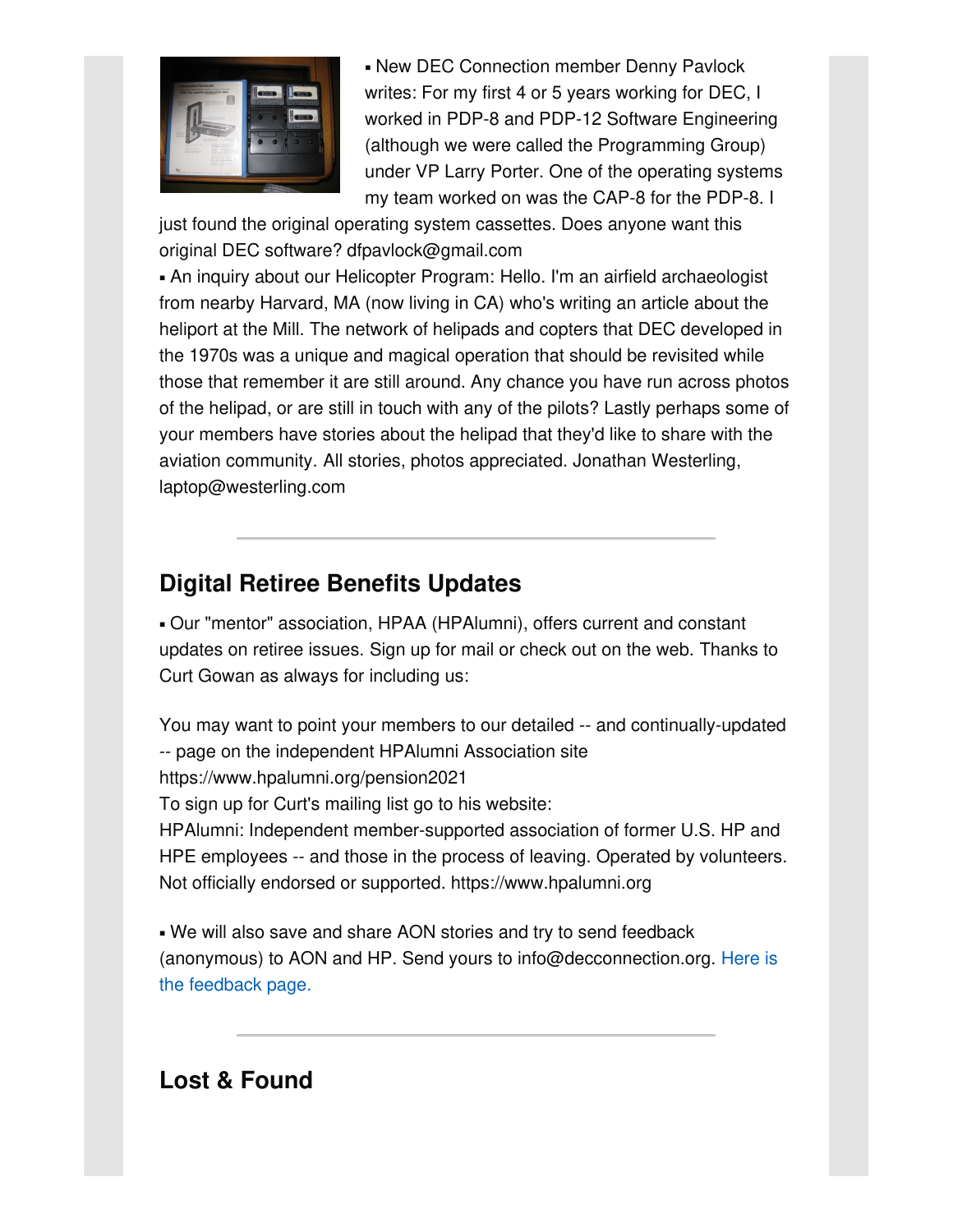▪ My husband, Cary D. Wyman, was a software engineer at DEC in the 1970s. Unfortunately, he died in March 2019. I'd like to connect with any of his colleagues and discuss the projects he worked on. Linda Moncrief, email lindamoncrief@yahoo.com.

## **DEC Connection Member News**

Welcome to our new and renewing members during December and January: Bob Alessio (MA), Fred Balfour (NY), Tony Bento (MA), Pam Berg (MA), Chuck Bessant (CO), Mark Billingslea (CO), Michael Bujnowski (NH), Bob Carlin (MA), Mary Cole (MA), Sandy Cooper (FL), Julie Corenzwit (MA), Gene Cronin (NC), Paula Daley (MA), Scott Dixon (GA), Paul Donovan (CT), Jay Fraze (CO), Larry Harris (MA), Dick Helliwell (NV), Gale "Jake" Jacobs (OR), Paul Kinzelman (NM), Sue Lawrence-Longo (MA), Patricia Leech (CO), Rich Loring (MA), Joe Mangiafico (MA), Pat Molloy (FL), James Montague Sr. (MA), Jodi Newell (CA), Dick Nixon (NH), Lorna Oinonen (RI), Darlene Page (MA), Ed Palmer (TX), Denny Pavlock (FL), Sonny Provencher (MA), Steve Rothman (MA), Claudia Trend (MA), Elizabeth Venner (CO), Sue Weiss (MA), Bob Werab (TX), and Stan Znamierowski (AZ).



Please RENEW your membership if you're due members check the Member Service Center (instructions below). Other readers, if you are enjoying our e-newsletters please consider joining and sending in a brief update on your activities for our newsletter. Here is how to join

or renew:

#### **Membership Renewal Procedure**

\* Click link to see if your membership is current in our [Member](http://www.decconnection.org/msclogin.php) Service Center and pay online with a credit card. If you have paid dues since 2010 you will be there - use the email address we have on file - no leading or trailing spaces email ava@decconnection.org for help.

\* You can also join us (or renew) at Join the DEC [Connection](http://www.decconnection.org/join-online.htm) online!

\* You can send personal checks made out to DEC Connection to Nancy Kilty, 33 Forest St. Unit 416, Lexington MA 02421.

\* If you prefer to use your PayPal account directly (not via our website), use our payment address: registrations@decconnection.org - do NOT use any Board member's personal email address.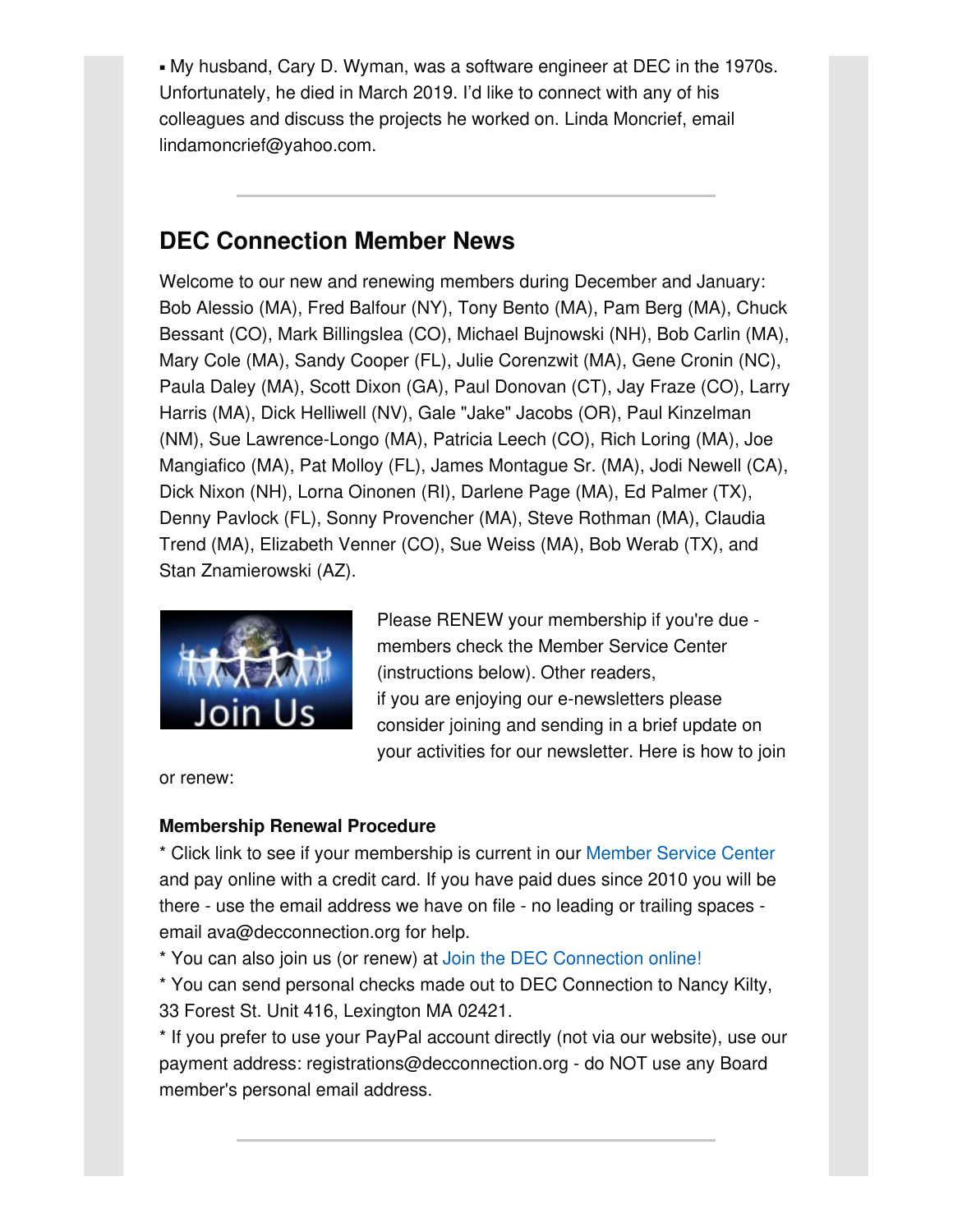**Member Newsbytes**: Please send your personal news updates to info@decconnection.org. We need your participation to provide an interesting and relevant newsletter for our readers. Thank you!



#### ▪ **Michael Bujnowski** shared his story of

"The Day I Saved the Mill"... [Click this link for what happened] (http://www.decconnection.org/stories.htm) mbujnowski@comcast.net Hint: It involved this module, above right.

**. Ian Ferguson** from Canada reports that he has published his seventh novel, *Dolphin*. [Check out his profile and novel synopsis on our Member Publications page.]

(http://www.decconnection.org/MembersinPrint.htm). Congratulations, Ian! imferguson@sympatico.ca



▪ **Pat Molloy** is enjoying her new home in Naples FL. After retiring 4 years ago, she fulfilled a lifelong dream to get a puppy, and Molly arrived in July 2017. But Molly didn't love living in a condo. So, after repairing the damage from hurricane Irma, Pat and Molly found the perfect home in Naples. Molly has a back yard with a fence! And Pat has her own pool and spa and a view of a lake and a forest. And of course, beautiful

weather. If you need to spend time at home due to Covid, then the place is perfect! patmolloy239@gmail.com

▪ New member **Scott Dixon** writes: I joined DEC in 1979 and worked in Marketing and U.S Business Operations in Marlboro (and a number of other DEC locations) over the years. Relocated to Atlanta in 1990 to support the Atlanta District Sales office and left DEC in 1995 to join a real estate related publishing company where I enjoyed a great career. Recently retired and split my time between my home in Atlanta and a beach house in Marshfield, Mass. Happily married and collectively my wife and I have five kids and six grandkids. All good here. scottsdixon@gmail.com

▪ **Vanessa Fox** writes that www.Sovations.com is my company rebranded. Used to be focused on sales and marketing, but have updated to what I have been working on for the past 10+ years, sustainability, clean energy, smart cities, etc. vfox27@gmail.com, 781-454-9189.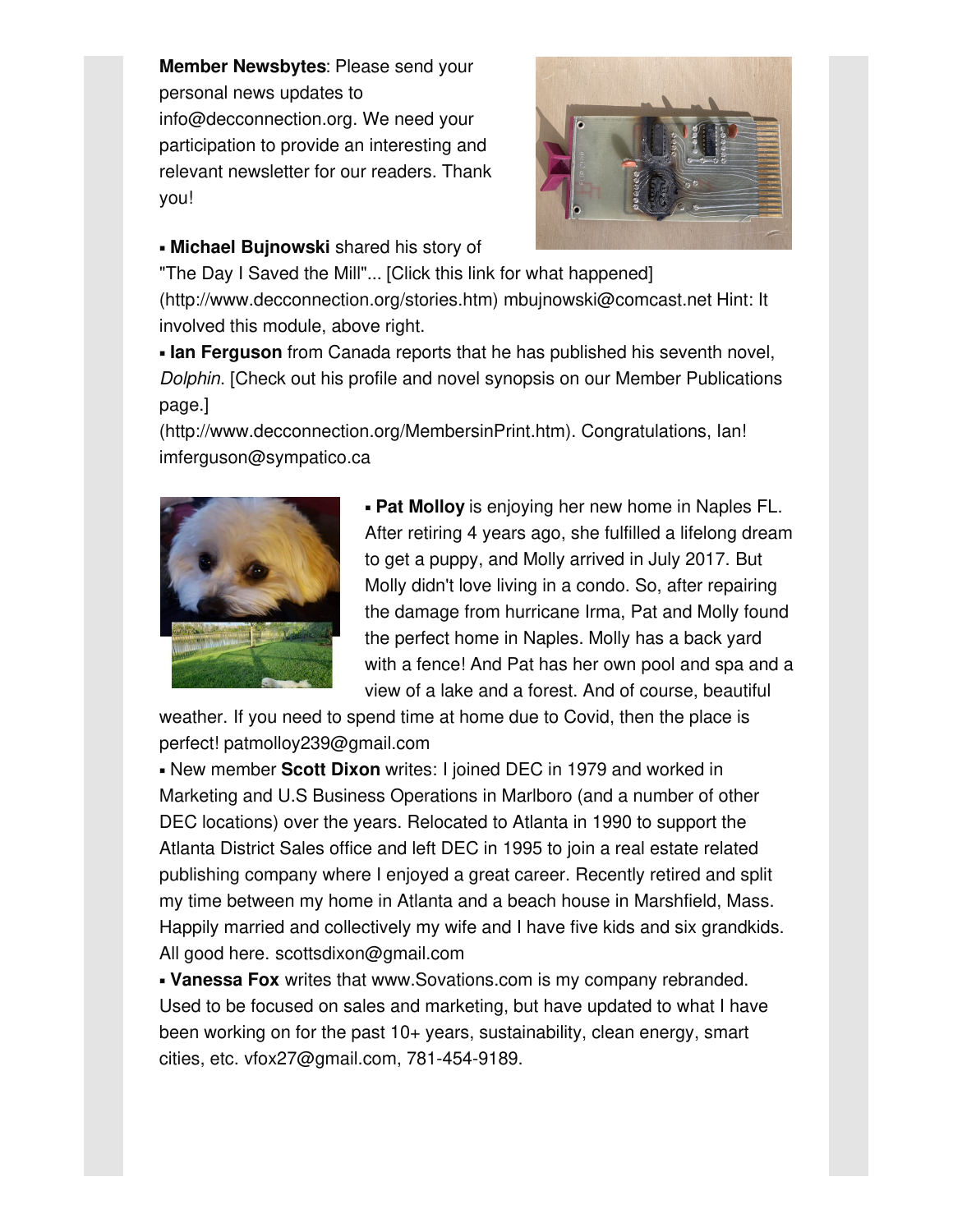**Bob Werab** writes: Retired? Traveling (USA & cargo ship around the world) and volunteering. Enjoying retirement with part time in San Antonio and part time in Mexico. I have become a grandfather X 4 and remarried. Photos at right. bobwerab@gmail.com



#### **Sad News Department**

Sadly, we were informed of these deaths of former Digital employees since last newsletter. Our condolences go out to friends and families of:

- \* Paul Guest, 77, Paris France, 20 January 2022
- \* Bill Long, 89, Bourne MA, 9 January 2022
- \* Duane T. Napp, 88, Houston TX, 7 January 2022
- \* Bill Seitz, 77, San Tan Valley AZ, 23 December 2021
- \* Charlie Perrell, 72, Los Altos Hills, CA, 10 December 2021
- \* Carol J. Pietraallo, 71, Colorado Springs, 9 November, 2021
- \* Raymond P. Lamy, 73, Bedford NH, 28 September 2021
- \* Madeleine Kenn, 70, Velva ND, 14 September 2021
- \* Henry B. Bone, 85, Maryville TN, 13 September 2021
- \* Cary D. Wyman, Austin TX, 4 March 2019

Details are on our [Memorial](http://www.decconnection.org/memorials.htm) Page.

 $\overline{\phantom{a}}$ 

NOTE TO OUR READERS: Please do not be concerned if, when clicking on a link in this email, your browser or antivirus program tells you that you are attempting to visit a dangerous or unsafe web address. Many browsers now flag any site without an SSL certificate (i.e., encryption) as unsafe (it's not). When you purchase tickets through our website, we transfer you to the PayPal website, which DOES use SSL encryption software.

## **Website [Features](http://www.decconnection.org) and Updates**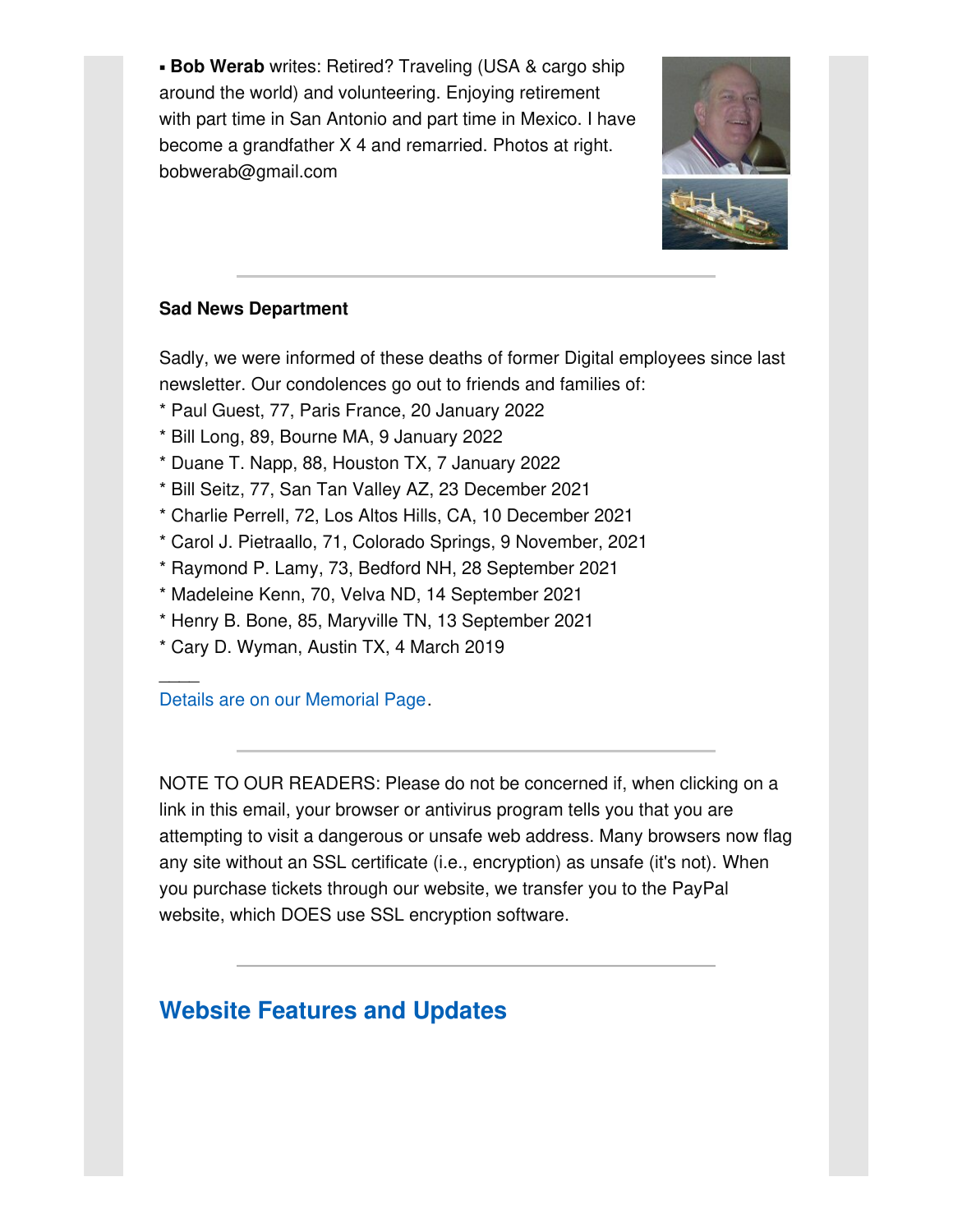▪ We've added a **[Marketing](http://www.decconnection.org/marketingvideos.htm) Videos** page. Thanks to Dave Price and Nancy Kilty for providing the videos from DECworld, DECville and 40th Anniversary. ▪ **Topics of Interest** tab: We've added a button on the left-hand menu that takes you to articles that have appeared in past newsletters. Here are some sample topics: Medicare Seminar & Research - 6/20; AON Exchange Feedback from retirees - 10/18; Harvard Business School's Baker Library (Ken Olsen Collection); and, David Mark's series of 11 articles on Digital - 11/19-3/20 • Where to Donate your Digital [Equipment](http://www.decconnection.org/DECdonations.htm) gear

**- The PBS video of the documentary about Ken and the** history of DEC, **Digital\_Man/Digital\_World**, is available online at

#### Digital [Man/Digital](https://www.pbs.org/video/digital-man-digital-world/) World

It's a wonderful hour-long nostalgia trip. Enjoy! **.** Another URL to watch same documentary on your computer is: <http://video.wfyi.org/video/2282149336/>



▪ Use your MEMBER [SERVICE](http://www.decconnection.org/msclogin.php) CENTER! Use the gold Member Login button if you have paid dues since 2010. There are queries to find members in your area, and forms to submit to update your profile, send your news, DEC stories, and business listings for our public online yellow pages. You can check your dues status and renew your membership online. You can email a small photo for your profile, and send info for articles such as Featured Entrepreneur.

▪ **[DEC Stories]** submitted by our members and readers - We are still collecting your unusual, humorous or just favorite DEC stories. Email them to info@decconnection.org. [Click](http://www.decconnection.org/stories.htm) on this link.

▪ **Featured Member [Entrepreneur](http://www.decconnection.org/entrepreneur.htm)** - Email info@decconnection.org with details

- 2-3 paragraphs about your business and your photo.

▪ If you need info about your**Digital defined benefit plan/retirement**, start by calling the HP Retirement Services Center at Fidelity: 1- 800-457-4015

▪ For **Stock plan** info, try Morgan Stanley: 1-210-677-3652 orthis [website](http://www.morganstanley.com/spc/knowledge/getting-started/service/stockplan-connect-has-replaced-benefit-access.html)

©2022 The DEC Connection | The DEC Connection

Web [Version](https://gem.godaddy.com/p/5c81631?pact=0-0-0-864282bb90492c26bd775b6a23655313fd13d23d) [Preferences](https://gem.godaddy.com/subscription/edit?pact=0-0-0-864282bb90492c26bd775b6a23655313fd13d23d) [Forward](https://gem.godaddy.com/forward/0-0-0-864282bb90492c26bd775b6a23655313fd13d23d) [Unsubscribe](https://gem.godaddy.com/opt_out?pact=0-0-0-864282bb90492c26bd775b6a23655313fd13d23d)